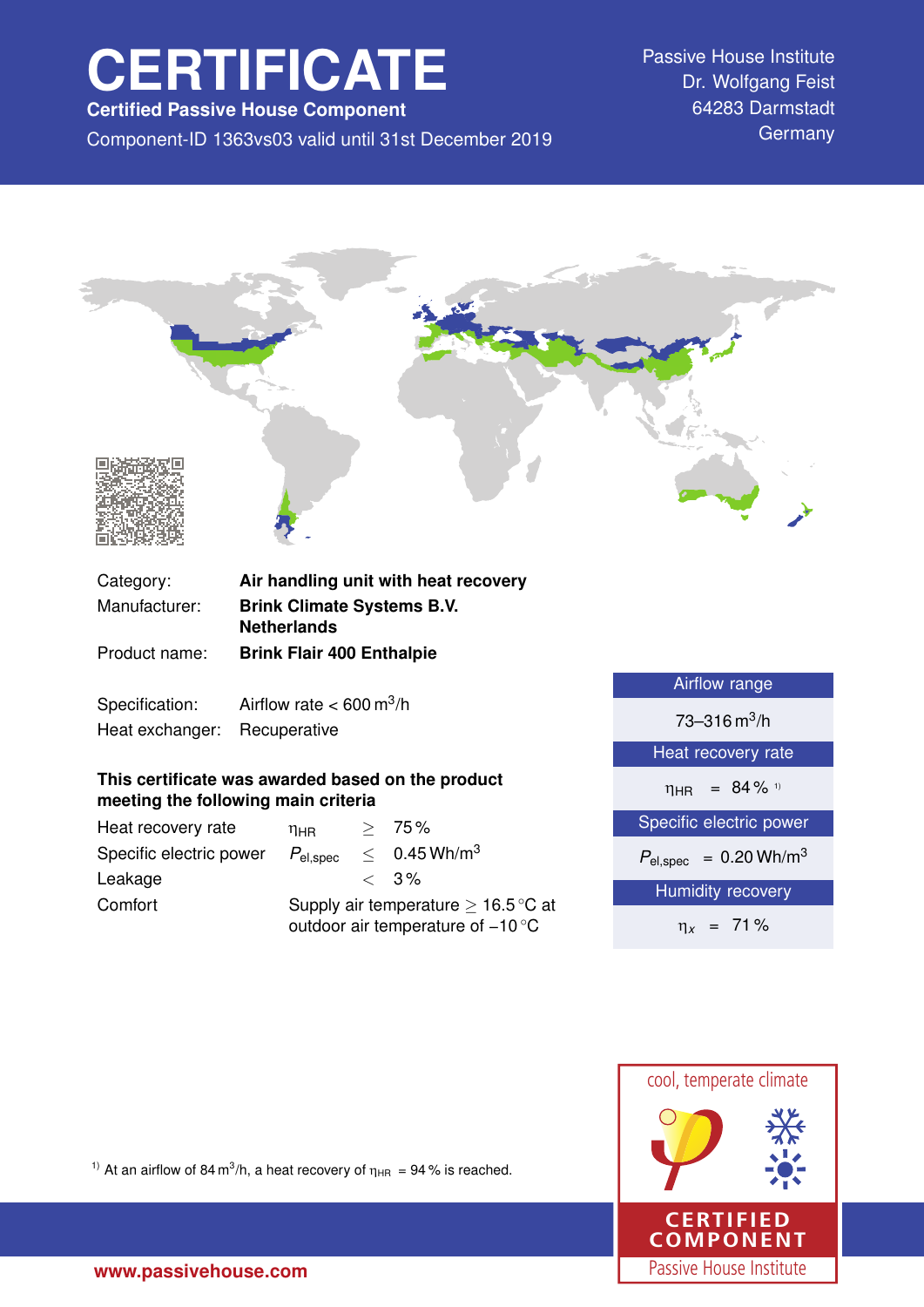## **Brink Climate Systems B.V.** Wethouder Wassebaliestraat 8, 7951 SN Staphorst, Netherlands  $\hat{\sigma}$  +31 (0)522 46 96 13 |  $\boxtimes$  [info@brinkclimatesystems.nl](mailto:info@brinkclimatesystems.nl) |  $\hat{\sigma}$  <http://www.brinkclimatesystems.nl> |

#### **Humidity recovery**

Indoor air humidity can be increased by using a system with moisture recovery in a cool, temperate climate, especially during the winter. These higher humidity levels will reduce evaporation from building elements and furniture during the heating period and thus have a positive effect on the building's heating demand. In order to account for this effect, the heat recovery efficiency is increased by a certain percentage, depending on the achieved level of moisture recovery.

> Humidity recovery η*<sup>x</sup>* = 71 %

In case the unit's moisture recovery rate is larger than 60 % its airflow rate must be controlled based on the indoor air humidity, in order to prevent temporarily elevated humidity levels.

 As default, this unit provides a function of airflow volume control according to the extract air humidity. Installation of an addtional extract air humidity sensor is required in order to ensure this function. This sensor is available as an optional accessory

Application of humidity recovery:

- In cool temperate climates, heat exchangers with moisture recovery should generally only be used if the moisture load inside the building is comparatively low (e.g. in a residential building with an occupancy rate significantly below the average).
- If moisture recovery  $> 60\%$  is to be used in a building with an average occupancy rate and typical use, the energy balance of the building is to be calculated with an increased airflow rate.

#### **Passive House comfort criterion**

At an outdoor air temperature of - 10  $\degree$ C a supply air temperatur higher than 16.5  $\degree$ C is achieved by use of an internal and additional external electric preheater. The criterion is therefore met.

#### **Efficiency criterion (heat recovery rate)**

The effective heat recovery rate is measured at a test facility using balanced mass flows of the outdoor and exhaust air. The boundary conditions for the measurement are documented in the testing procedure.

$$
\eta_{HR} = \frac{(\theta_{ETA} - \theta_{EHA}) + \frac{P_{el}}{\dot{m} \cdot c_p}}{(\theta_{ETA} - \theta_{ODA})} + 0.08 \cdot \eta_x
$$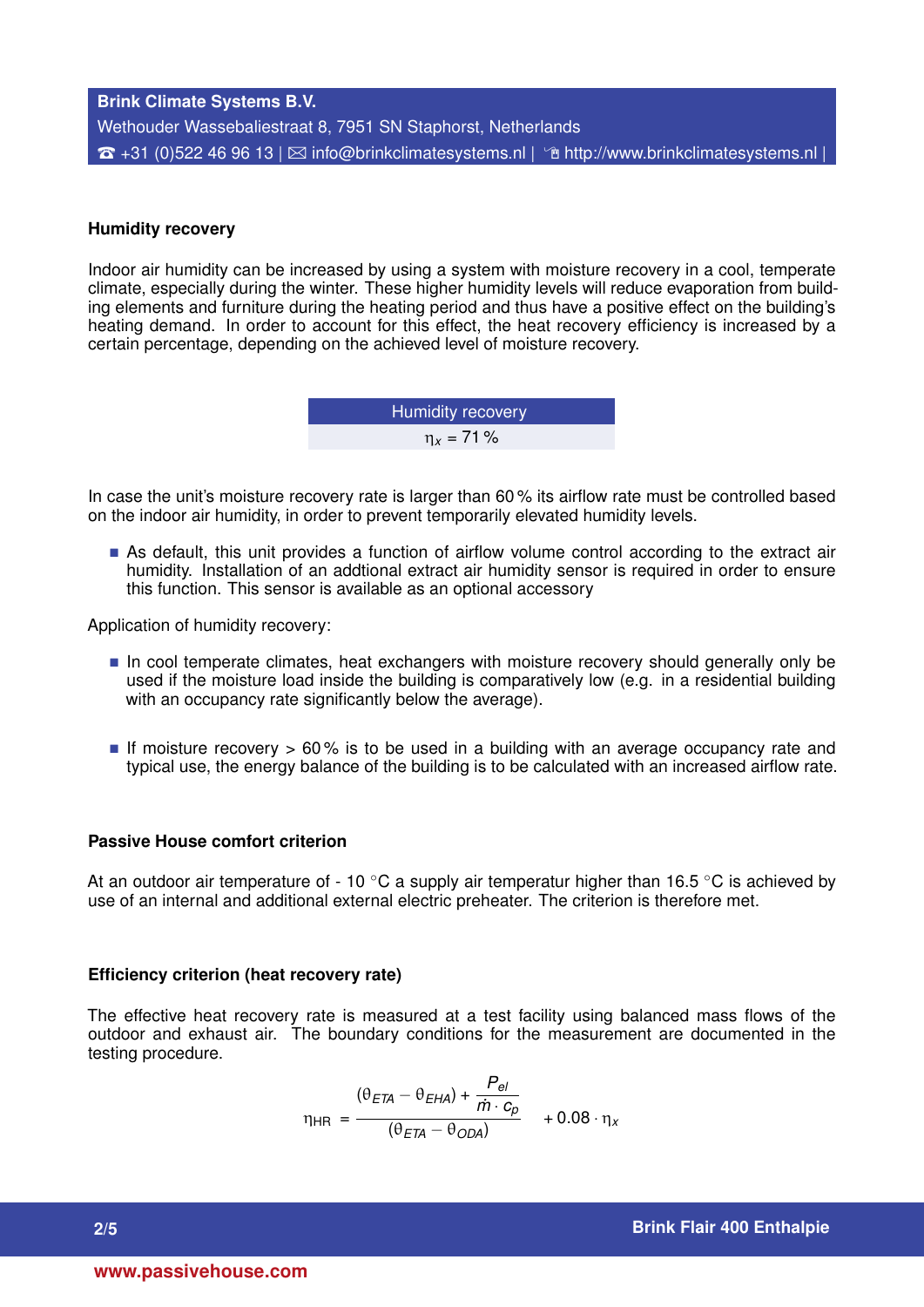**With** 

- $\eta_{HR}$  Heat recovery rate in %
- θ*ETA* Extract air temperature in ◦C
- θ*EHA* Exhaust air temperature in ◦C
- θ*ODA* Outdoor air temperature in ◦C
- *P*el Electric power in W
- *m˙* Mass flow in kg/h
- *c<sup>p</sup>* Specific heat capacity in W h/(kg K)
- η*<sup>x</sup>* Humidity recovery in %

for  $\eta_x \ge 60$ %, the heat recovery increase  $(0.08 \cdot \eta_x)$  is limited to a maximum of 4.80%

Heat recovery rate  $n_{HR}$  = 84%

## **Efficiency criterion (electric power)**

The overall electrical power consumption of the device is measured at the test facility at an external pressure of 100 Pa (50 Pa, respectively, for the intake and outlet). This includes the general electrical power consumption for operation and control but not for frost protection.

$$
Specific electric power
$$
  

$$
P_{el,spec} = 0.20 \text{ Wh/m}^3
$$

## **Efficiency ratio**

The efficiency ratio provides information about the overall energy performance of the respective ventilation unit. It specifies the achieved reduction in ventilation heat losses by using a ventilation unit with heat recovery rather than without.

$$
\text{Efficiency ratio} \quad \epsilon_{\text{L}} = 0.75
$$

## **Leakage**

The leakage airflow must not exceed 3 % of the average airflow of the unit's operating range.

| Internal leakage | <b>External leakage</b> |
|------------------|-------------------------|
| $1.46\%$         | $1.36\%$                |

## **Settings and airflow balance**

It must be possible to adjust the balance of airflows at the unit itself (either between the exhaust and the outdoor airflows or between the supply and the extract airflows, if the unit is respectively placed inside or outside of the insulated thermal envelope of the building).

- This unit is certified for airflow rates of  $73-316 \text{ m}^3/\text{h}$ .
- $\blacksquare$  Balancing the airflow rates of the unit is possible.
- The user should have at least all the following setting options: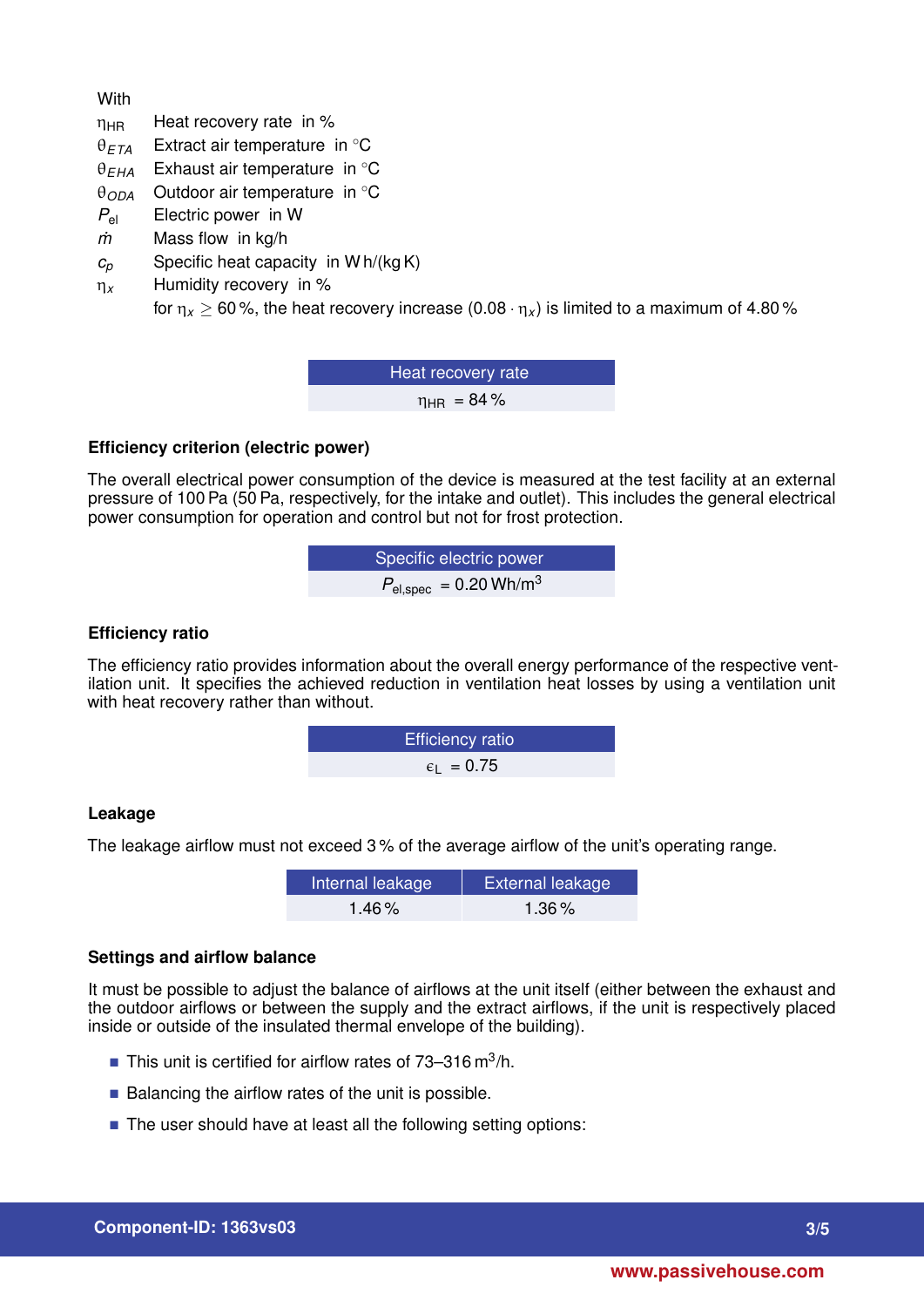- $\checkmark$  Switching the system on and off.
- $\checkmark$  Synchronized adjustment of the supply and extract airflows to basic ventilation (70–80%), standard ventilation (100 %) and increased ventilation (130 %) with a clear indication of the current setting.
- The device has a standby power consumption of 3.90 W. The target value of 1 W was exceeded. The device should be equipped with an additional external switch so that it can be disconnected from the mains, if required.
- After a power failure, the device will automatically resume operation.

### **Acoustical testing**

The required limit for the sound power level of the device is 35 dB(A) in order to limit the sound pressure level in the installation room. The sound level target value of less than 25 dB(A) in living spaces and less than 30 dB(A)in functional spaces must be ensured by installing commercial silencers.The following sound power levels are met at an airflow rate of 298 m $^3$ /h:

| <b>Device</b> | Duct           |            |              |              |
|---------------|----------------|------------|--------------|--------------|
|               | <b>Outdoor</b> | Supply air | Extract air  | Exhaust air  |
| $51.0$ dB(A)  | 56.5dB(A)      | 65.5dB(A)  | $59.5$ dB(A) | $63.0$ dB(A) |

- The unit does not fulfil the requirements for the sound power level. The unit must therefore be installed acoustically separated from living areas.
- One example of suitable silencers for supply and extract air ducts is mentioned in the detailed test report or can be obtained from the manufacturer. It is recommended to identify suitable silencers for each individual project.

#### **Indoor air quality**

This unit is equipped with following filter qualities by default:

| Outdoor air filter | 'Extract air filter. |
|--------------------|----------------------|
| $ISO$ ePM1 50%     | ISO Coarse 60%       |

On the outdoor air / supply air side the filter efficiency of ISO ePM1 50% (F7 according to EN 779) or better is recommended. If not standard configuration, the recommended filter is available as accessory part.

#### **Frost protection**

Appropriate measures should be taken to prevent the heat exchanger and optional downstream hydraulic heater coil from getting damaged by frost during extreme winter temperatures (−15 ◦C). It must be ensured that the unit's ventilation performance is not affected during frost protection cycles.

- $\blacksquare$  Frost protection of the heat exchanger:
	- $\checkmark$  In order to protect the heat exchanger from freezing, the unit is equipped with an internal electric preheater with a power of 1000 W. In order to ensure the frost protection even at low outdoor air temperature, the unit can be optionaly equipped with an additional extrnal electric preheater with a power of 1000 W. The operation of this frost protection is controlled depending on the outdoor air temperature. The laboratory measurement has proved, that this frost protection at an upper airflow rate and an outdoor air temperature of -15  $\degree$ C is sufficient. By the laboratory testing, the preheaters were first activated by an outdoor air temperature of -2.3 °C.